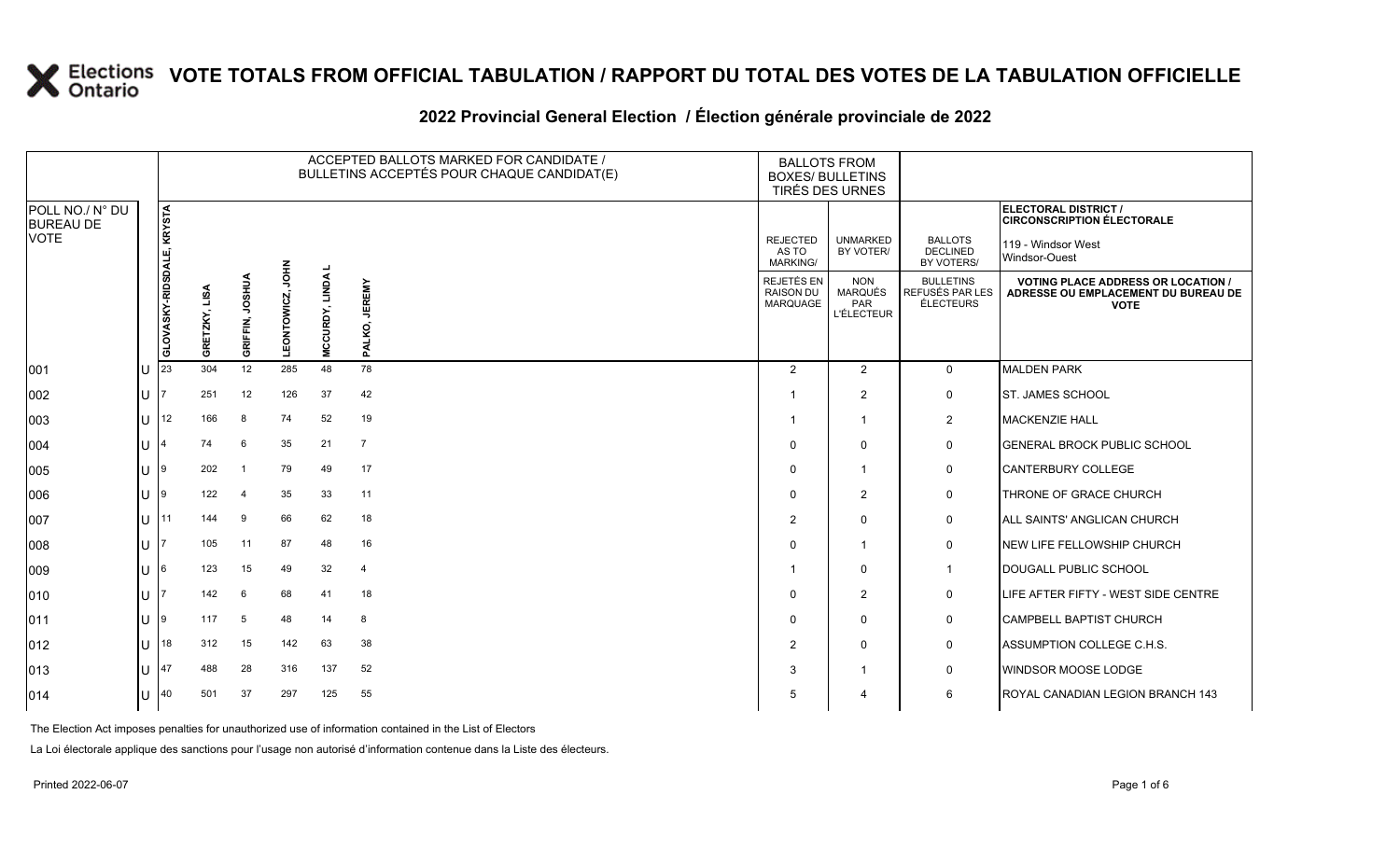## **2022 Provincial General Election / Élection générale provinciale de 2022**

|                                     |     |                           |                  |                           |                   |                                | ACCEPTED BALLOTS MARKED FOR CANDIDATE /<br>BULLETINS ACCEPTÉS POUR CHAQUE CANDIDAT(E) | <b>BALLOTS FROM</b><br><b>BOXES/ BULLETINS</b><br>TIRÉS DES URNES |                                                          |                                                  |                                                                                                 |
|-------------------------------------|-----|---------------------------|------------------|---------------------------|-------------------|--------------------------------|---------------------------------------------------------------------------------------|-------------------------------------------------------------------|----------------------------------------------------------|--------------------------------------------------|-------------------------------------------------------------------------------------------------|
| POLL NO./ N° DU<br><b>BUREAU DE</b> |     |                           |                  |                           |                   |                                |                                                                                       |                                                                   |                                                          |                                                  | ELECTORAL DISTRICT /<br><b>CIRCONSCRIPTION ÉLECTORALE</b>                                       |
| <b>VOTE</b>                         |     |                           |                  |                           |                   |                                |                                                                                       | <b>REJECTED</b><br>AS TO<br><b>MARKING/</b>                       | <b>UNMARKED</b><br>BY VOTER/                             | <b>BALLOTS</b><br><b>DECLINED</b><br>BY VOTERS/  | 119 - Windsor West<br>Windsor-Ouest                                                             |
|                                     |     | GLOVASKY-RIDSDALE, KRYSTA | LISA<br>GRETZKY, | <b>AURSOL</b><br>GRIFFIN, | ĔР<br>LEONTOWICZ, | <b>LINDA</b><br><b>MCCURDY</b> | <b>JEREMY</b><br>PALKO,                                                               | REJETÉS EN<br>RAISON DU<br>MARQUAGE                               | <b>NON</b><br><b>MARQUÉS</b><br>PAR<br><b>L'ÉLECTEUR</b> | <b>BULLETINS</b><br>REFUSÉS PAR LES<br>ÉLECTEURS | <b>VOTING PLACE ADDRESS OR LOCATION /</b><br>ADRESSE OU EMPLACEMENT DU BUREAU DE<br><b>VOTE</b> |
|                                     |     |                           | 786              | 53                        | 605               | 217                            | 81                                                                                    |                                                                   |                                                          |                                                  |                                                                                                 |
| 015                                 | IU  | 55                        |                  |                           |                   |                                |                                                                                       | 4                                                                 | 3                                                        | $\mathbf{1}$                                     | <b>OPTIMIST COMMUNITY CENTRE</b>                                                                |
| 016                                 | lU. | 26                        | 485              | 32                        | 359               | 81                             | 38                                                                                    |                                                                   | $\overline{4}$                                           | 0                                                | <b>PARKWOOD GOSPEL CHURCH</b>                                                                   |
| 017                                 | IU. | 20                        | 264              | 14                        | 242               | 85                             | 43                                                                                    |                                                                   | $\overline{\mathbf{1}}$                                  | 0                                                | <b>FOGOLAR FURLAN CLUB</b>                                                                      |
| 018                                 | IU. | 14                        | 177              | 10                        | 142               | 42                             | 32                                                                                    | $\overline{2}$                                                    | $\overline{\mathbf{1}}$                                  | 0                                                | OUR LADY OF PERPETUAL HELP C.E.S.                                                               |
| 019                                 | IU. |                           | 160              | 6                         | 169               | 70                             | 28                                                                                    | $\overline{2}$                                                    | $\Omega$                                                 | 0                                                | NORTHWOOD PUBLIC SCHOOL                                                                         |
| 020                                 | IU  |                           | 155              | $\overline{7}$            | 128               | 57                             | 46                                                                                    |                                                                   | $\overline{2}$                                           | 0                                                | É.É.C. ST. EDMOND                                                                               |
| 021                                 | IU  | 20                        | 227              | 6                         | 151               | 100                            | 26                                                                                    | 3                                                                 |                                                          | 0                                                | ÉCOLE SECONDAIRE DE LAMOTHE-<br><b>CADILLAC</b>                                                 |
| 022                                 | IU  | 6                         | 280              | $\overline{4}$            | 192               | 114                            | 38                                                                                    | $\Omega$                                                          | $\overline{1}$                                           | 0                                                | <b>HOLY NAMES C.H.S.</b>                                                                        |
| 023                                 | lU  | 10                        | 165              | 10                        | 202               | 55                             | 21                                                                                    | $\Omega$                                                          | $\Omega$                                                 | 0                                                | NOTRE DAME C.E.S.                                                                               |
| 024                                 | lU. | 12                        | 288              | 10                        | 213               | 76                             | 31                                                                                    | 3                                                                 | $\overline{\mathbf{1}}$                                  | $\mathbf 1$                                      | <b>BUDIMIR PUBLIC LIBRARY</b>                                                                   |
| 025                                 | lU. | 16                        | 304              | 13                        | 275               | 94                             | 17                                                                                    |                                                                   | $\overline{1}$                                           | 0                                                | <b>CENTRAL PUBLIC SCHOOL</b>                                                                    |
| 026                                 | lU. | 13                        | 229              | 6                         | 175               | 53                             | 25                                                                                    | $\Omega$                                                          | $\overline{\mathbf{1}}$                                  | 0                                                | <b>ST. MATTHEWS CHURCH</b>                                                                      |
| 027                                 | lU. | 10                        | 189              | 12                        | 232               | 87                             | 23                                                                                    | $\Omega$                                                          | $\mathbf 0$                                              | $\mathbf 0$                                      | CAPRI PIZZERIA RECREATON COMPLEX                                                                |
| 028                                 | IU. | 10                        | 172              | 3                         | 158               | 64                             | 22                                                                                    |                                                                   | 0                                                        | 0                                                | <b>GETHSEMANE LUTHERAN CHURCH</b>                                                               |

The Election Act imposes penalties for unauthorized use of information contained in the List of Electors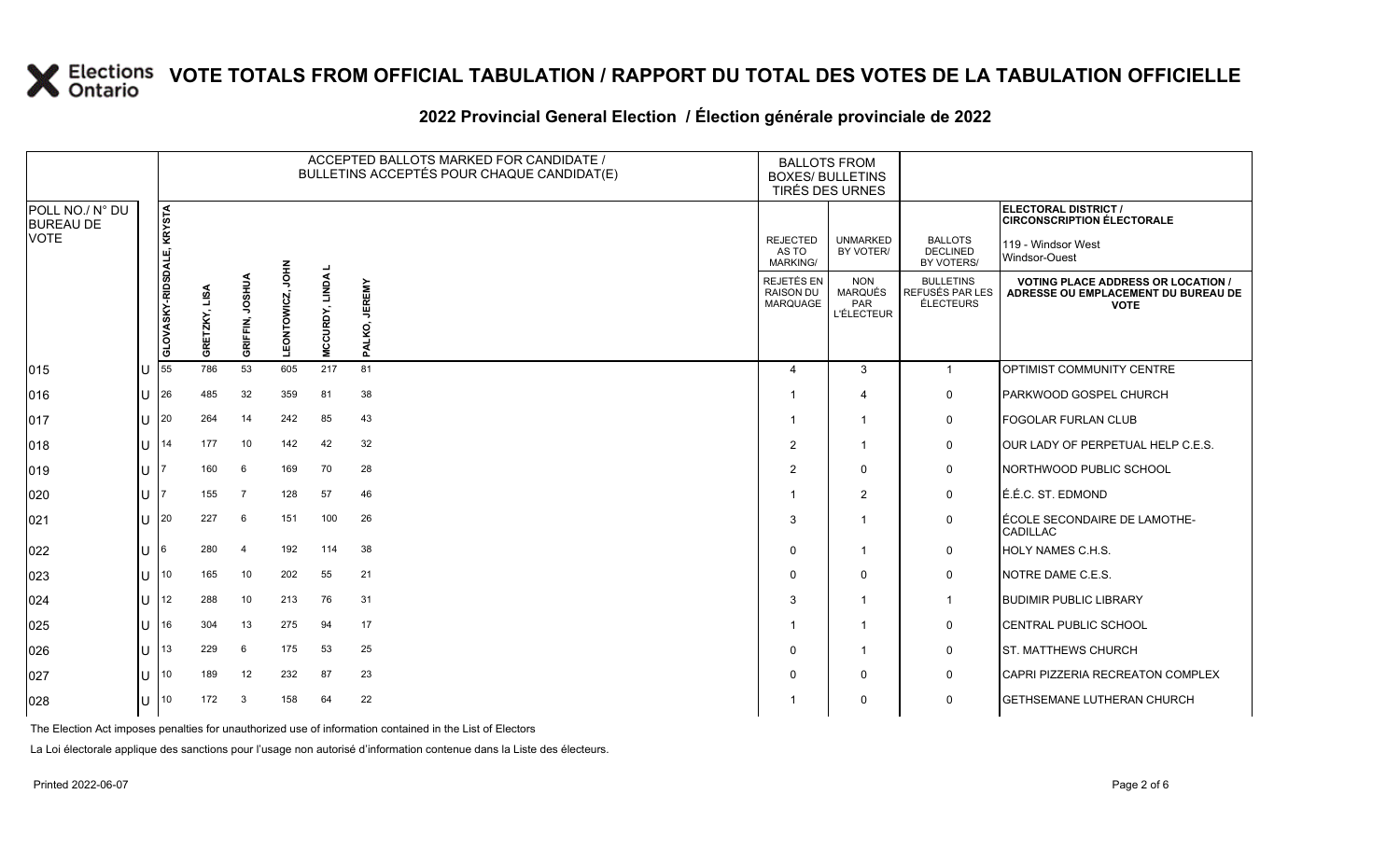### **2022 Provincial General Election / Élection générale provinciale de 2022**

|                                                    |    |                                  |               |                 |                    |                | ACCEPTED BALLOTS MARKED FOR CANDIDATE /<br>BULLETINS ACCEPTÉS POUR CHAQUE CANDIDAT(E) | <b>BALLOTS FROM</b><br><b>BOXES/ BULLETINS</b>                | TIRÉS DES URNES                                   |                                                                |                                                                                                  |
|----------------------------------------------------|----|----------------------------------|---------------|-----------------|--------------------|----------------|---------------------------------------------------------------------------------------|---------------------------------------------------------------|---------------------------------------------------|----------------------------------------------------------------|--------------------------------------------------------------------------------------------------|
| POLL NO./ N° DU<br><b>BUREAU DE</b><br><b>VOTE</b> |    |                                  |               |                 |                    |                |                                                                                       | <b>REJECTED</b><br>AS TO                                      | <b>UNMARKED</b><br>BY VOTER/                      | <b>BALLOTS</b><br><b>DECLINED</b>                              | ELECTORAL DISTRICT /<br><b>CIRCONSCRIPTION ÉLECTORALE</b><br>119 - Windsor West<br>Windsor-Ouest |
|                                                    |    | <b>GLOVASKY-RIDSDALE, KRYSTA</b> | GRETZKY, LISA | GRIFFIN, JOSHUA | HPS<br>LEONTOWICZ, | MCCURDY, LINDA | <b>JEREMY</b><br>PALKO,                                                               | <b>MARKING/</b><br>REJETÉS EN<br><b>RAISON DU</b><br>MARQUAGE | <b>NON</b><br>MARQUÉS<br>PAR<br><b>L'ÉLECTEUR</b> | BY VOTERS/<br><b>BULLETINS</b><br>REFUSÉS PAR LES<br>ÉLECTEURS | <b>VOTING PLACE ADDRESS OR LOCATION /</b><br>ADRESSE OU EMPLACEMENT DU BUREAU DE<br><b>VOTE</b>  |
| 029                                                | lu | 17                               | 216           | 8               | 259                | 72             | 34                                                                                    | $\Omega$                                                      | $\overline{1}$                                    | $\mathbf 0$                                                    | <b>CORPUS CHRISTI CHURCH</b>                                                                     |
| 030                                                | lu | 34                               | 434           | 19              | 510                | 166            | 51                                                                                    | $\overline{2}$                                                | $\overline{2}$                                    | 0                                                              | OUR LADY OF MOUNT CARMEL E.S.                                                                    |
| 031                                                | hт | 11                               | 218           | 23              | 365                | 104            | 40                                                                                    |                                                               | -1                                                | 0                                                              | <b>ROSELAND PUBLIC SCHOOL</b>                                                                    |
| 032                                                | lu | 26                               | 432           | 21              | 328                | 103            | 64                                                                                    |                                                               | $\overline{\phantom{a}}$                          | 0                                                              | ST. CHRISTOPHER C.E.S.                                                                           |
| 033                                                | lυ | 19                               | 247           | 22              | 247                | 47             | 38                                                                                    |                                                               | $\overline{\bf{4}}$                               | 0                                                              | <b>JOHN A. MCWILLIAMS PUBLIC SCHOOL</b>                                                          |
| 034                                                | lu | 21                               | 296           | 9               | 341                | 123            | 26                                                                                    |                                                               | -1                                                | 0                                                              | TALBOT TRAIL PUBLIC SCHOOL                                                                       |
| 035                                                | Iп | 35                               | 279           | 16              | 480                | 70             | 50                                                                                    | $\Omega$                                                      | $\Omega$                                          | -1                                                             | <b>ROSELAND TRINITY UNITED CHURCH</b>                                                            |
| 036                                                | lu | 30                               | 431           | 16              | 616                | 172            | 31                                                                                    | $\overline{2}$                                                | $\overline{2}$                                    | 0                                                              | ST. VLADIMIR & OLGA CHURCH                                                                       |
| 400                                                | lυ |                                  | 20            | 3               | 4                  | $\overline{7}$ | $\mathbf 0$                                                                           | $\overline{2}$                                                | $\mathbf{0}$                                      | 0                                                              | <b>ARTHUR REAUME MANOR</b>                                                                       |
| 401                                                | IП |                                  | 44            | 3               | 40                 | 16             | $\overline{4}$                                                                        | 3                                                             | -1                                                | 0                                                              | <b>ASH GROVE MANOR</b>                                                                           |
| 402                                                | lu |                                  | 32            |                 | 12                 | 8              | $\overline{1}$                                                                        | 0                                                             | $\Omega$                                          | 0                                                              | <b>CHERNIAK MANOR</b>                                                                            |
| 403                                                | Iп |                                  | 33            | $\Omega$        | 23                 | 9              | $\overline{2}$                                                                        | $\Omega$                                                      | 0                                                 | 0                                                              | <b>DIEPPE TOWERS</b>                                                                             |
| 404                                                | lυ |                                  | 13            |                 | 24                 | 5              | $\overline{2}$                                                                        | $\Omega$                                                      | $\Omega$                                          | 0                                                              | <b>WATER PARK PLACE</b>                                                                          |
| 405                                                | Iυ | 2                                | 47            |                 | 45                 | 27             | 5                                                                                     | 2                                                             |                                                   | 0                                                              | <b>VICTORIA PARK PLACE</b>                                                                       |

The Election Act imposes penalties for unauthorized use of information contained in the List of Electors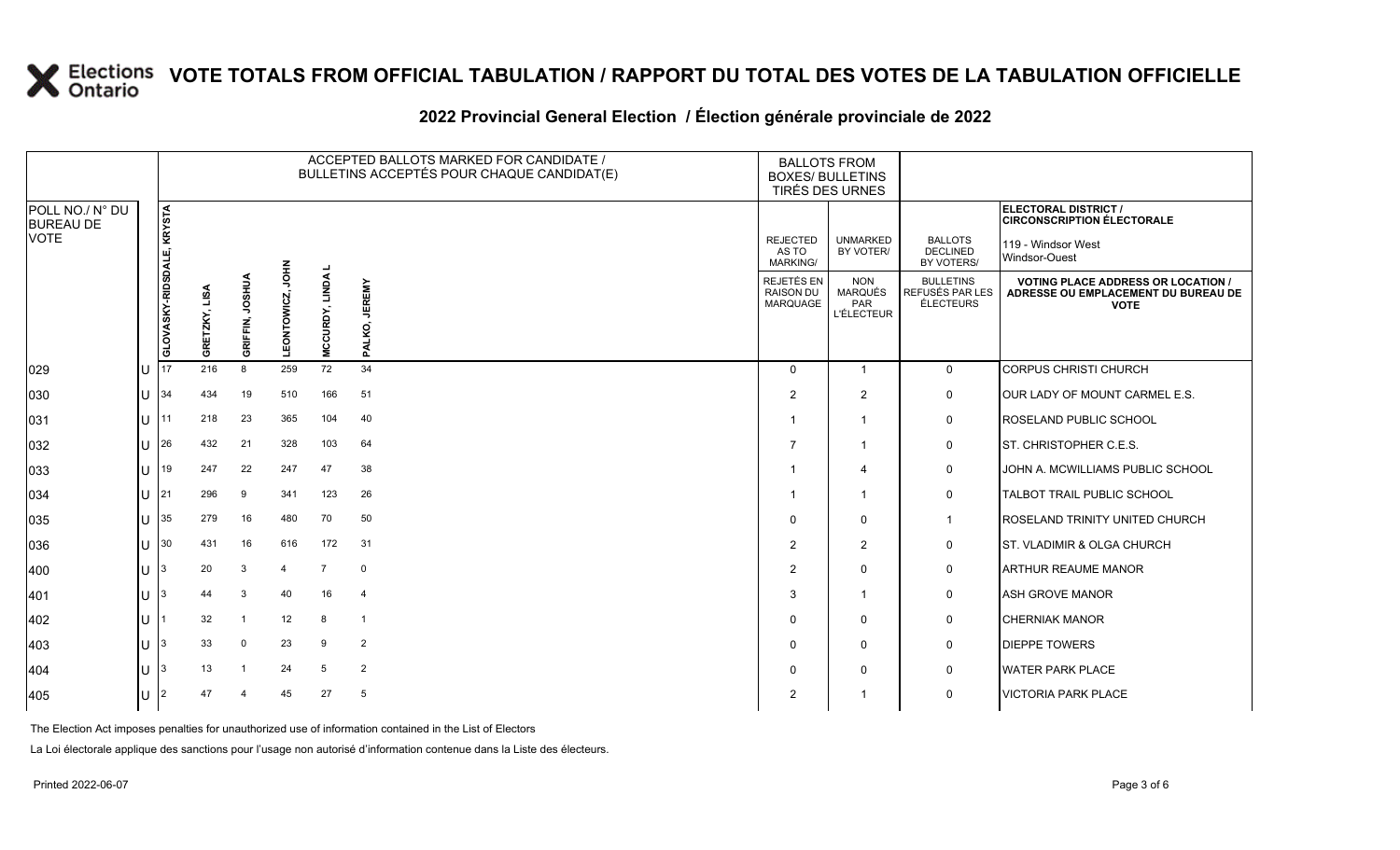### **2022 Provincial General Election / Élection générale provinciale de 2022**

|                                     |                        |                                  |               |                         |                       |                | ACCEPTED BALLOTS MARKED FOR CANDIDATE /<br>BULLETINS ACCEPTÉS POUR CHAQUE CANDIDAT(E) | <b>BALLOTS FROM</b><br><b>BOXES/ BULLETINS</b>    | TIRÉS DES URNES                                          |                                                  |                                                                                                 |
|-------------------------------------|------------------------|----------------------------------|---------------|-------------------------|-----------------------|----------------|---------------------------------------------------------------------------------------|---------------------------------------------------|----------------------------------------------------------|--------------------------------------------------|-------------------------------------------------------------------------------------------------|
| POLL NO./ N° DU<br><b>BUREAU DE</b> |                        |                                  |               |                         |                       |                |                                                                                       |                                                   |                                                          |                                                  | ELECTORAL DISTRICT /<br><b>CIRCONSCRIPTION ÉLECTORALE</b>                                       |
| <b>VOTE</b>                         |                        |                                  |               |                         |                       |                |                                                                                       | <b>REJECTED</b><br>AS TO<br><b>MARKING/</b>       | <b>UNMARKED</b><br>BY VOTER/                             | <b>BALLOTS</b><br><b>DECLINED</b><br>BY VOTERS/  | 119 - Windsor West<br>Windsor-Ouest                                                             |
|                                     |                        | <b>GLOVASKY-RIDSDALE, KRYSTA</b> | GRETZKY, LISA | GRIFFIN, JOSHUA         | 로<br>이<br>LEONTOWICZ, | MCCURDY, LINDA | <b>JEREMY</b><br>PALKO,                                                               | <b>REJETÉS EN</b><br><b>RAISON DU</b><br>MARQUAGE | <b>NON</b><br><b>MARQUÉS</b><br>PAR<br><b>L'ÉLECTEUR</b> | <b>BULLETINS</b><br>REFUSÉS PAR LES<br>ÉLECTEURS | <b>VOTING PLACE ADDRESS OR LOCATION /</b><br>ADRESSE OU EMPLACEMENT DU BUREAU DE<br><b>VOTE</b> |
| 406                                 | U                      |                                  | 19            | $\mathsf{O}$            | 11                    | 9              | 3                                                                                     | $\Omega$                                          | $\mathbf 0$                                              | $\mathbf 0$                                      | <b>CARNEGIE APTS.</b>                                                                           |
| 407                                 | $U$  3                 |                                  | 35            | 0                       | 32                    | 22             | $\overline{4}$                                                                        | $\Omega$                                          | 0                                                        | 0                                                | 75 RIVERSIDE DRIVE EAST                                                                         |
| 408                                 | $U$ 3                  |                                  | 26            | 0                       | 43                    | 24             | $\mathbf 0$                                                                           | $\Omega$                                          | $\mathbf 0$                                              | 0                                                | ROYAL WINDSOR TERRACE                                                                           |
| 409                                 | U                      | l2                               | 34            | 3                       | 23                    | 18             | $\mathbf 0$                                                                           | $\Omega$                                          | $\mathbf 0$                                              | 0                                                | LE GOYEAU CONDOS                                                                                |
| 410                                 | $U$  3                 |                                  | 38            | 4                       | 29                    | 17             | 6                                                                                     | 5                                                 | $\mathbf 0$                                              | $\overline{1}$                                   | <b>RAYMOND DEMARAIS APTS.</b>                                                                   |
| 411                                 | $U$  2                 |                                  | 43            | 3                       | 16                    | 14             | $\mathbf 0$                                                                           | $\Omega$                                          | 0                                                        | 0                                                | <b>OUELLETTE TOWERS</b>                                                                         |
| 412                                 | U                      | 13                               | 51            | $\overline{1}$          | 16                    | 14             | $\overline{4}$                                                                        | $\Omega$                                          | $\mathbf 0$                                              | $\mathbf 0$                                      | <b>CENCOURSE PROJECT</b>                                                                        |
| 413                                 | U                      | 14                               | 33            | 3                       | 35                    | 27             | $\overline{4}$                                                                        | 3                                                 | $\mathbf 0$                                              | 0                                                | <b>OUELLETTE MANOR</b>                                                                          |
| 414                                 | $U$  5                 |                                  | 17            | $\overline{4}$          | 13                    | 8              | $\mathbf{3}$                                                                          |                                                   | $\mathbf 0$                                              | 0                                                | MINTZ APTS.                                                                                     |
| 700                                 | U                      |                                  | 21            | 0                       | 4                     | 8              | $\mathbf 0$                                                                           | $\Omega$                                          | $\mathbf 0$                                              | 0                                                | <b>CARDINAL PLACE</b>                                                                           |
| 701                                 | U $ 2 $                |                                  | 6             | 0                       | $\overline{2}$        | $\overline{7}$ | $\mathbf 0$                                                                           | $\mathbf{0}$                                      | 4                                                        | $\mathbf 0$                                      | <b>CHATEAU PARK LONG-TERM CARE</b>                                                              |
| 702                                 | IU 15                  |                                  | 19            | $\mathbf 0$             | 6                     | 5              | $\mathbf 0$                                                                           | 2                                                 | 0                                                        | $\mathsf{O}$                                     | DEVONSHIRE SENIORS RESIDENCE                                                                    |
| 703                                 | U                      | 12                               | 15            | $\overline{\mathbf{1}}$ | $\overline{4}$        | $\overline{1}$ | $\mathbf 0$                                                                           | 3                                                 | $\mathbf 0$                                              | $\mathbf 0$                                      | <b>BRUCE VILLA</b>                                                                              |
| 704                                 | U $\vert$ <sup>5</sup> |                                  | 29            | -1                      | 6                     | 14             | 5                                                                                     |                                                   | 0                                                        | 0                                                | <b>BERKSHIRE CARE CENTRE</b>                                                                    |

The Election Act imposes penalties for unauthorized use of information contained in the List of Electors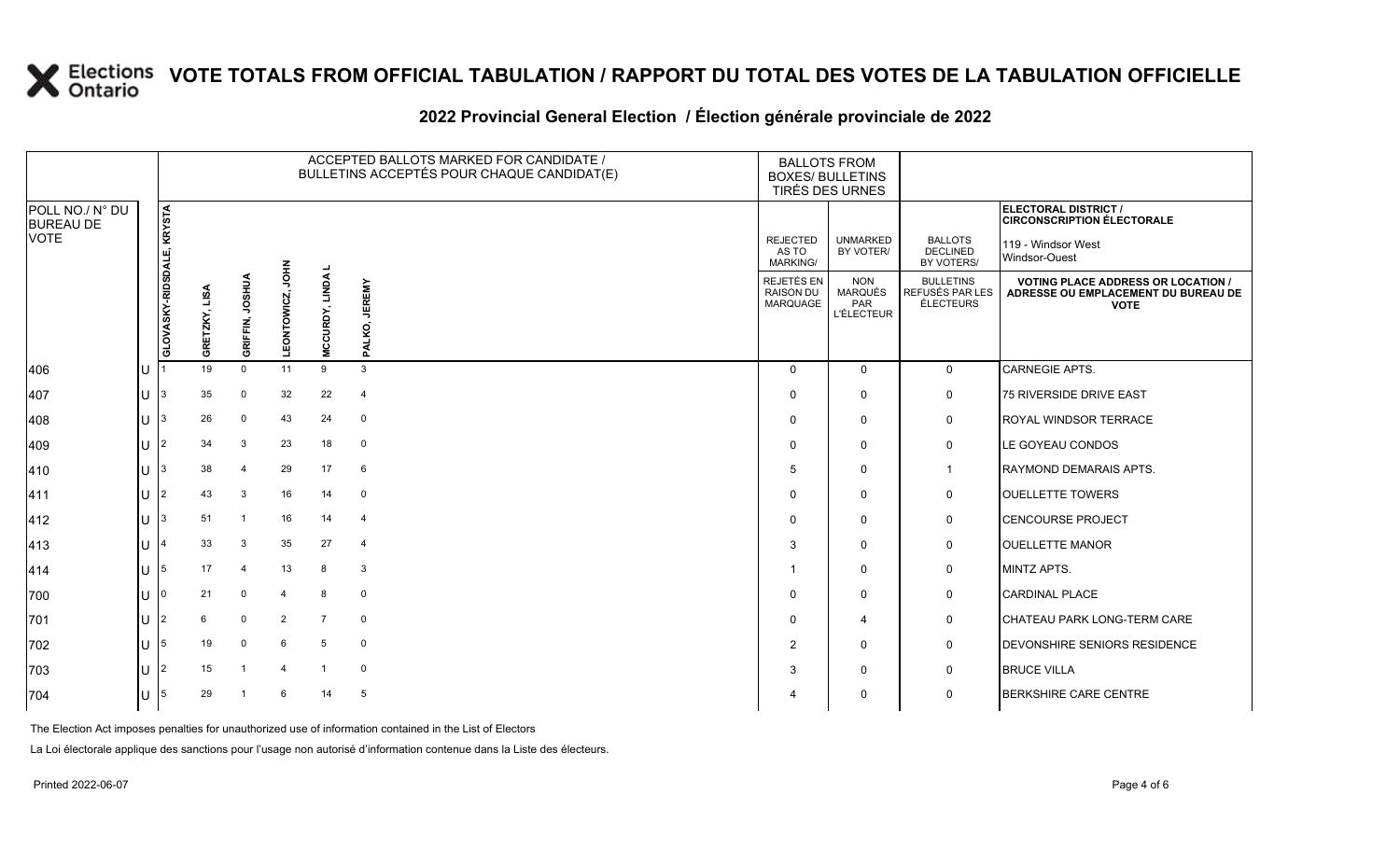### **2022 Provincial General Election / Élection générale provinciale de 2022**

|                                     |    |                           |                     |                           |                    |                | ACCEPTED BALLOTS MARKED FOR CANDIDATE /<br>BULLETINS ACCEPTÉS POUR CHAQUE CANDIDAT(E) | <b>BALLOTS FROM</b><br><b>BOXES/ BULLETINS</b><br>TIRÉS DES URNES |                                                   |                                                  |                                                                                                 |
|-------------------------------------|----|---------------------------|---------------------|---------------------------|--------------------|----------------|---------------------------------------------------------------------------------------|-------------------------------------------------------------------|---------------------------------------------------|--------------------------------------------------|-------------------------------------------------------------------------------------------------|
| POLL NO./ N° DU<br><b>BUREAU DE</b> |    |                           |                     |                           |                    |                |                                                                                       |                                                                   |                                                   |                                                  | ELECTORAL DISTRICT /<br><b>CIRCONSCRIPTION ÉLECTORALE</b>                                       |
| <b>VOTE</b>                         |    |                           |                     |                           |                    |                |                                                                                       | <b>REJECTED</b><br>AS TO<br><b>MARKING/</b>                       | <b>UNMARKED</b><br>BY VOTER/                      | <b>BALLOTS</b><br><b>DECLINED</b><br>BY VOTERS/  | 119 - Windsor West<br>Windsor-Ouest                                                             |
|                                     |    | GLOVASKY-RIDSDALE, KRYSTA | LISA<br>ETZKY,<br>g | <b>AURSOL</b><br>GRIFFIN, | HPS<br>LEONTOWICZ, | MCCURDY, LINDA | <b>JEREMY</b><br>PALKO,                                                               | REJETÉS EN<br><b>RAISON DU</b><br>MARQUAGE                        | <b>NON</b><br>MARQUÉS<br>PAR<br><b>L'ÉLECTEUR</b> | <b>BULLETINS</b><br>REFUSÉS PAR LES<br>ÉLECTEURS | <b>VOTING PLACE ADDRESS OR LOCATION /</b><br>ADRESSE OU EMPLACEMENT DU BUREAU DE<br><b>VOTE</b> |
| 705                                 | lu |                           | 13                  | $\mathbf 0$               |                    | 6              | $\mathbf 0$                                                                           |                                                                   | 76                                                | $\mathbf 0$                                      | <b>REGENCY PARK NURSING CENTRE</b>                                                              |
| 706                                 | lu | n                         | 10 <sup>1</sup>     | $\mathbf 0$               |                    | 4              | $\mathbf 0$                                                                           | 2                                                                 | $\mathbf{0}$                                      | 0                                                | <b>DOLCE VITA</b>                                                                               |
| 707                                 | lu | 5                         | 21                  | -1                        | 5                  | 5              | $\overline{1}$                                                                        |                                                                   | $\Omega$                                          | 0                                                | <b>VICTORIA MANOR</b>                                                                           |
| 708                                 | lu |                           | 16                  |                           | 23                 | 19             | $\overline{2}$                                                                        |                                                                   | $\Omega$                                          | 0                                                | <b>KENSINGTON COURT RETIREMENT</b><br><b>RESIDENCE</b>                                          |
| 709                                 | lu |                           | 8                   | $\mathbf 0$               | 8                  | 6              | $\mathbf 0$                                                                           |                                                                   | 2                                                 | 0                                                | <b>HURON LODGE</b>                                                                              |
| 710                                 | lu | 2                         | 12                  | $\mathbf 0$               | 9                  | 13             | $\mathbf 0$                                                                           | $\Omega$                                                          | $\Omega$                                          | 0                                                | <b>THE VILLAGE AT ST. CLAIR</b>                                                                 |
| 711                                 | lu |                           | 5                   | $\overline{2}$            | 5                  | 5              | $\mathbf 0$                                                                           |                                                                   | $\mathbf{0}$                                      | 0                                                | <b>IMARENTETTE REST HOME</b>                                                                    |
| 712                                 | lu |                           | 10 <sup>°</sup>     | $\mathbf 0$               | 11                 | 8              | $\mathbf{0}$                                                                          | $\Omega$                                                          | $\mathbf{0}$                                      | 0                                                | <b>CHARTWELL ROYAL MARQUIS</b>                                                                  |
| 713                                 | lu |                           | 15                  | $\mathbf 0$               | 11                 | 10             | $\mathbf 0$                                                                           | 0                                                                 | $\mathbf 0$                                       | 0                                                | <b>CHARTWELL OAK PARK TERRACE</b>                                                               |
| 714                                 | lu |                           | 21                  |                           | $\overline{7}$     | 9              | 3                                                                                     | 0                                                                 | $\mathbf 0$                                       | -1                                               | <b>EXTENDICARE SOUTHWOOD LAKES</b>                                                              |
| ADV001                              |    | 28                        | 362                 | 16                        | 358                | 114            | 24                                                                                    | 3                                                                 | $\mathbf 0$                                       | -1                                               | ROUNDHOUSE CENTRE WINDSOR INC                                                                   |
| ADV002                              |    | 53                        | 1148                | 38                        | 843                | 399            | 78                                                                                    | 43                                                                | 4                                                 | 0                                                | ROUNDHOUSE CENTRE WINDSOR INC                                                                   |
| ADV003                              |    | 39                        | 743                 | 21                        | 408                | 189            | 64                                                                                    |                                                                   | $\overline{2}$                                    | 0                                                | <b>MACKENZIE HALL</b>                                                                           |

The Election Act imposes penalties for unauthorized use of information contained in the List of Electors